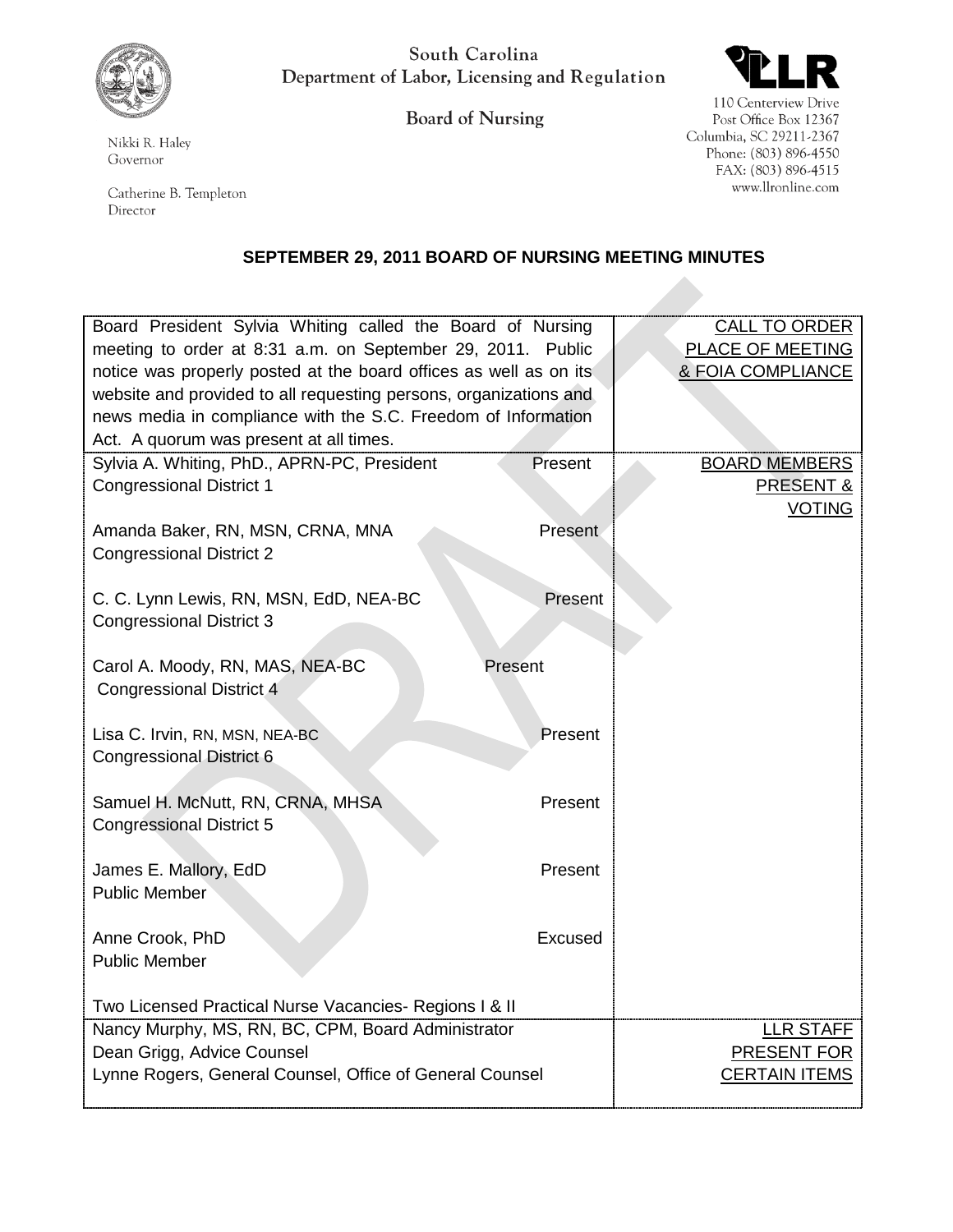| The September 29, 2011 Board of Nursing Meeting Agenda was    | <b>APPROVAL OF AGENDA</b>  |
|---------------------------------------------------------------|----------------------------|
| presented for the Board's review and approval.                |                            |
|                                                               |                            |
| A motion was made by Samuel McNutt to approve the agenda.     | <b>MOTION</b>              |
| Carol Ann Moody seconded the motion. The motion carried       |                            |
| unanimously.                                                  |                            |
| The Consent Agenda was presented for the Board's review and   | APPROVAL OF CONSENT        |
| approval.                                                     | <b>AGENDA</b>              |
|                                                               |                            |
| a) For Information: NCLEX RN & PN                             |                            |
| Summary Statistics for April 1-June 30,                       |                            |
| 2011                                                          |                            |
| b) For Acceptance: April 2011 Advisory                        |                            |
| <b>Committee on Nursing Minutes</b>                           |                            |
| c) For Acceptance: June 2011 Advisory                         |                            |
| <b>Committee on Nursing Minutes</b>                           |                            |
| d) For Information: Budget (On table for                      |                            |
| review)                                                       |                            |
| e) For Information: Defense Authorization                     |                            |
| <b>Bills (NCSBN)</b>                                          |                            |
| For Information: A Preferred Future for<br>f)                 |                            |
| <b>Prelicensure Nursing Program Approval</b>                  |                            |
| (NCSBN)                                                       |                            |
| g) For Information: OIE Statistical Report                    |                            |
| h) For Information: Addition of Forensic Nursing for          |                            |
| the Budget and Control Board - Office of Research             |                            |
| and Statistics Licensure Information                          |                            |
|                                                               | <b>MOTION</b>              |
| A motion was made by Samuel McNutt to approve the Consent     |                            |
| Agenda. Lisa Irvin seconded the motion. The motion carried    |                            |
| unanimously.                                                  |                            |
| The March 24, 2011 meeting minutes were presented for the     | <b>APPROVAL OF MINUTES</b> |
| Board's review and approval.                                  |                            |
|                                                               |                            |
| A motion was made by C. Lynn Lewis to approve the March 24,   | <b>MOTION</b>              |
| 2011 meeting minutes. James Mallory seconded the motion.      |                            |
| The motion carried unanimously.                               |                            |
|                                                               |                            |
| The July 28-29, 2011 meeting minutes were presented for the   |                            |
| Board's review and approval.                                  |                            |
| A motion was made by Samuel McNutt to approve the July 28-29, | <b>MOTION</b>              |
| 2011 meeting minutes. Lisa Irvin seconded the motion. The     |                            |
| motion carried unanimously.                                   |                            |
|                                                               |                            |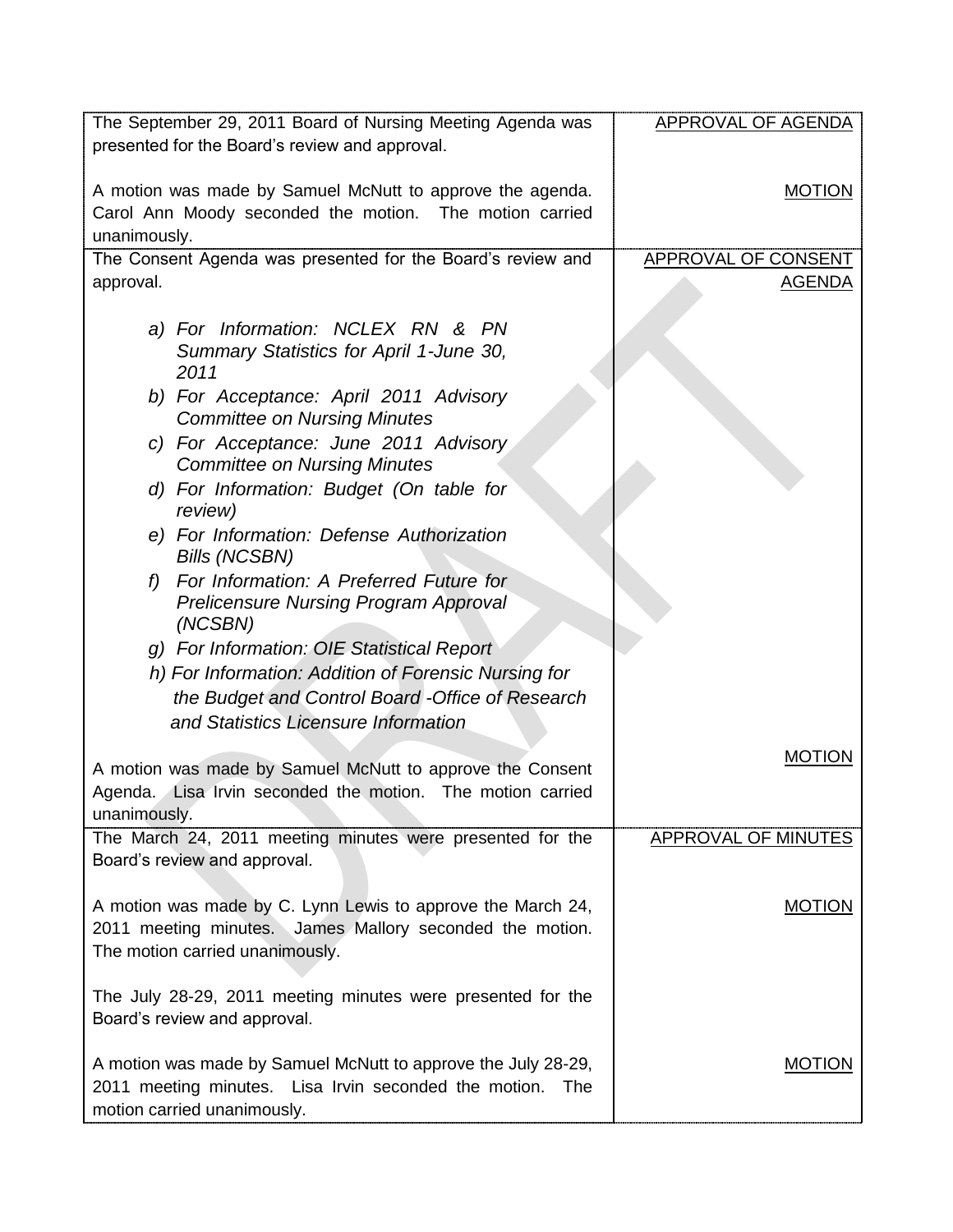| Dr. Lynette Hamlin, Dean, School of Nursing, USC Upstate<br>appeared to discuss the feasibility study for establishing a<br>proposed RN Program at the Masters level.                                                                                                         | <b>USC UPSTATE</b>                                |
|-------------------------------------------------------------------------------------------------------------------------------------------------------------------------------------------------------------------------------------------------------------------------------|---------------------------------------------------|
| At its August 30, 2011 meeting, the ACON recommended the<br>Board approve the proposed program for development with the<br>clarification that accepting student application/ admitting students<br>to the program (page 7) would occur after the program is<br>approved.      |                                                   |
| A motion was made by Carol Ann Moody to move forward with<br>the feasibility study. Samuel McNutt seconded the motion. The<br>motion carried unanimously.                                                                                                                     | <b>MOTION</b>                                     |
| Carol Burgess, Campus President and Lori Callahan, Nurse<br>Administrator at Brown Mackie College appeared to request the<br>Board's approval of a feasibility study to establish a proposed<br>associate degree RN program.                                                  | <b>BROWN MACKIE COLLEGE,</b><br><b>GREENVILLE</b> |
| At its August 30, 2011 meeting, the ACON recommended the<br>Board approve the proposed program for development with the<br>clarification that eighteen months in advance of the proposed<br>opening date from the date of the feasibility study would be<br>January 28, 2013. |                                                   |
| A motion was made by C. Lynn Lewis to enter executive session.<br>Samuel McNutt seconded the motion. The motion carried.                                                                                                                                                      | <b>MOTION</b>                                     |
| A motion was made by Carol Ann Moody to leave executive<br>session. C. Lynn Lewis seconded the motion. The motion carried<br>unanimously. No official action was taken.                                                                                                       | <b>MOTION</b>                                     |
| A motion was made by C. Lynn Lewis to approve the feasibility<br>study. Samuel McNutt seconded the motion. The motion carried.                                                                                                                                                | <b>MOTION</b>                                     |
| Janet Ancone, Nurse Administrator at Midlands Technical College<br>appeared to discuss a faculty approval request.                                                                                                                                                            | <b>MIDLANDS TECHNICAL</b><br><b>COLLEGE</b>       |
| At its August 30, 2011 meeting, the ACON recommended MTC<br>include the plan for degree completion in the materials and that the<br>board approves the request.                                                                                                               |                                                   |
| A motion was made by C. Lynn Lewis to approve the faculty<br>request. Carol Ann Moody seconded the motion. The motion<br>carried unanimously.                                                                                                                                 | <b>MOTION</b>                                     |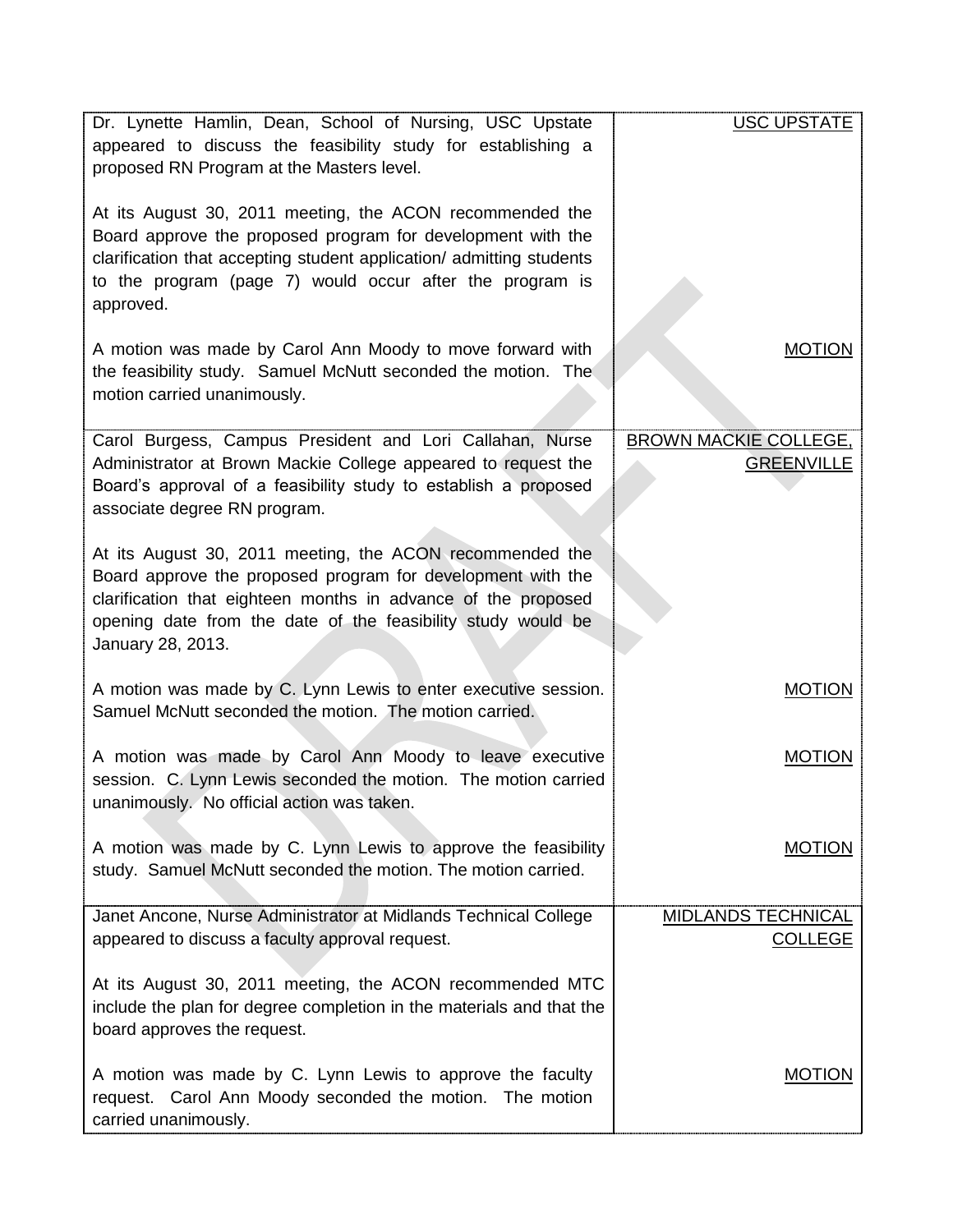| Terri Wright, Nurse Administrator at Northeastern Technical                                                                                                                                                                                                  | <b>NORTHEASTERN</b>                                                                                                             |
|--------------------------------------------------------------------------------------------------------------------------------------------------------------------------------------------------------------------------------------------------------------|---------------------------------------------------------------------------------------------------------------------------------|
| College appeared to discuss a faculty approval request.                                                                                                                                                                                                      | <b>TECHNICAL COLLEGE</b>                                                                                                        |
| At its August 30, 2011 meeting, the ACON recommended NETC<br>include the plan for degree completion in the materials and that the<br>board approved the request.                                                                                             |                                                                                                                                 |
| A motion was made by C. Lynn Lewis to approve the faculty<br>request. Samuel McNutt seconded the motion. The motion carried<br>unanimously.                                                                                                                  | <b>MOTION</b>                                                                                                                   |
| Donna Faulkenberry, Nurse Administrator and Linda Walton,<br>Dean of Health Science at Aiken Technical College appeared to<br>request the Board's approval of a Practical Nursing Curriculum<br>Change.                                                      | <b>AIKEN TECHNICAL</b><br><b>COLLEGE</b>                                                                                        |
| At its August 30, 2011 meeting, the ACON recommended the<br>Board approve the request.                                                                                                                                                                       |                                                                                                                                 |
| A motion was made by C. Lynn Lewis to approve the curriculum<br>change in the Practical Nursing Program. Samuel McNutt<br>seconded the motion. The motion carried unanimously.                                                                               | <b>MOTION</b>                                                                                                                   |
| Elizabeth Ferraro, APRN, requested a waiver for geriatric nurse<br>practitioner (GNP) long term care/ assisted living setting age<br>parameters.                                                                                                             | <b>WAIVER FOR GERIATRIC</b><br>PRACTITIONER (GNP)<br><b>LONG TERM</b><br>CARE/ASSISTED LIVING                                   |
| APC has recommended that the Board approve the exemption.                                                                                                                                                                                                    | <b>SETTING AGE</b><br><b>PARAMETERS</b>                                                                                         |
| A motion was made by Samuel McNutt, Lisa Irvin seconded, and<br>carried to approve the exemption for the setting presented.                                                                                                                                  | <b>MOTION</b>                                                                                                                   |
| Dr. Stephanie Burgess, Chair for Advanced Practice Committee,<br>and Dr. Carol Bennett, Vice-Chair for Advanced Practice<br>Committee appeared to request the Board's endorsement of the<br>Committee White Paper On Advanced Practice Registered<br>Nurses. | <b>ADVANCED PRACTICE</b><br><b>COMMITTEE - WHITE</b><br><b>PAPER ON ADVANCED</b><br><b>PRACTICE REGISTERED</b><br><b>NURSES</b> |
| A motion was made by C. Lynn Lewis to approve the Board's<br>endorsement of the white paper. Carol Ann Moody seconded the<br>motion.<br>The motion carried. Samuel McNutt and Dr. Sylvia<br>Whiting abstained from voting.                                   | <b>MOTION</b>                                                                                                                   |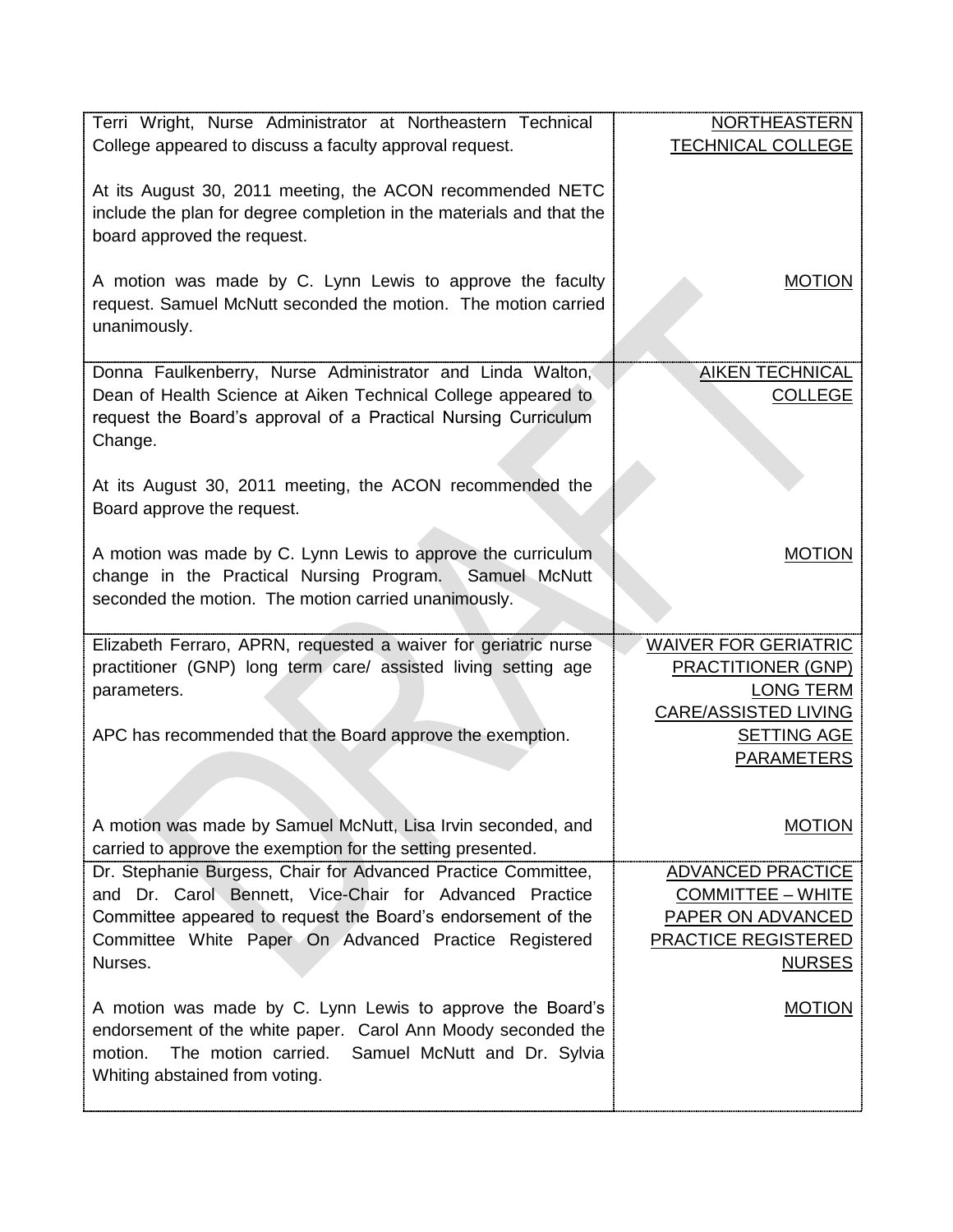| Dr. Stephanie Burgess, Advanced Practice Committee Chair (APC)<br>stated it has previously been required to have supervision on<br>assessments and presented a proposed advisory opinion regarding<br>role/ scope for APRNs to conduct assessments without physician<br>collaboration or preceptors as recommended by the APC at its<br>August 12, 2011 meeting. | PROPOSED ADVISORY<br><b>OPINION REGARDING</b><br><b>ROLE/SCOPE FOR APRNs</b><br>TO CONDUCT<br>ASSESSMENTS WITHOUT<br><b>PHYSICIAN</b><br><b>COLLABORATION OR</b><br><b>PRECEPTORS</b> |
|------------------------------------------------------------------------------------------------------------------------------------------------------------------------------------------------------------------------------------------------------------------------------------------------------------------------------------------------------------------|---------------------------------------------------------------------------------------------------------------------------------------------------------------------------------------|
| The Board discussed/ agreed with the concept and recommended<br>that the proposed AO be amended to read "Role/Scope for<br>APRNs to Conduct Advanced Health Assessments without<br>Physician Collaboration or Preceptors" and that Ms. Burgess then<br>presented it to the Board for approval.<br>Dr. Stephanie Burgess, Advanced Practice Committee Chair       | <b>GUIDELINES FOR THE</b>                                                                                                                                                             |
| (APC) appeared to request that the Board adopt the CRNA<br>template Guidelines for the Practice of Nurse Anesthesia.                                                                                                                                                                                                                                             | PRACTICE OF NURSE<br><b>ANESTHESIA</b>                                                                                                                                                |
| At its August 12, 2011 meeting, the APC recommended that the<br>Board endorse the template for the CRNA"s to use as provided<br>from the SCANA to post on their professional website.                                                                                                                                                                            |                                                                                                                                                                                       |
| A motion was made by Samuel McNutt that the Board accept the<br>template as information for Practice Guideline. Carol Ann Moody<br>seconded the motion. The motion carried.                                                                                                                                                                                      | <b>MOTION</b>                                                                                                                                                                         |
| Dr. Stephanie Burgess, Advanced Practice Committee Chair (APC)                                                                                                                                                                                                                                                                                                   | POSITION STATEMENT ON                                                                                                                                                                 |
| appeared to request that the Board accept the revisions added to<br>Position Statement on Prescriptions for APRNs with<br>the                                                                                                                                                                                                                                    | PRESCRIPTIONS FOR<br><b>APRNs WITH</b>                                                                                                                                                |
| Prescriptive Authority regarding electronic prescription updates<br>recommended by the APC at its August 12, 2011 meeting.                                                                                                                                                                                                                                       | <b>PRESCRIPTIVE AUTHORITY</b>                                                                                                                                                         |
| A motion was made by Lisa Irvin to accept the revised policy. The                                                                                                                                                                                                                                                                                                |                                                                                                                                                                                       |
| motion was seconded by Mr. McNutt. The motion carried<br>unanimously.                                                                                                                                                                                                                                                                                            | <b>MOTION</b>                                                                                                                                                                         |
| Dr. Stephanie Burgess, Advanced Practice Committee Chair                                                                                                                                                                                                                                                                                                         | <b>POSITION STATEMENT ON</b>                                                                                                                                                          |
| (APC) appeared to request that the Board approve the position<br>statement with the amendments.                                                                                                                                                                                                                                                                  | USE OF SAMPLES BY                                                                                                                                                                     |
|                                                                                                                                                                                                                                                                                                                                                                  | <b>APRNs WITH</b><br><b>PRESCRIPTIVE AUTHORITY</b>                                                                                                                                    |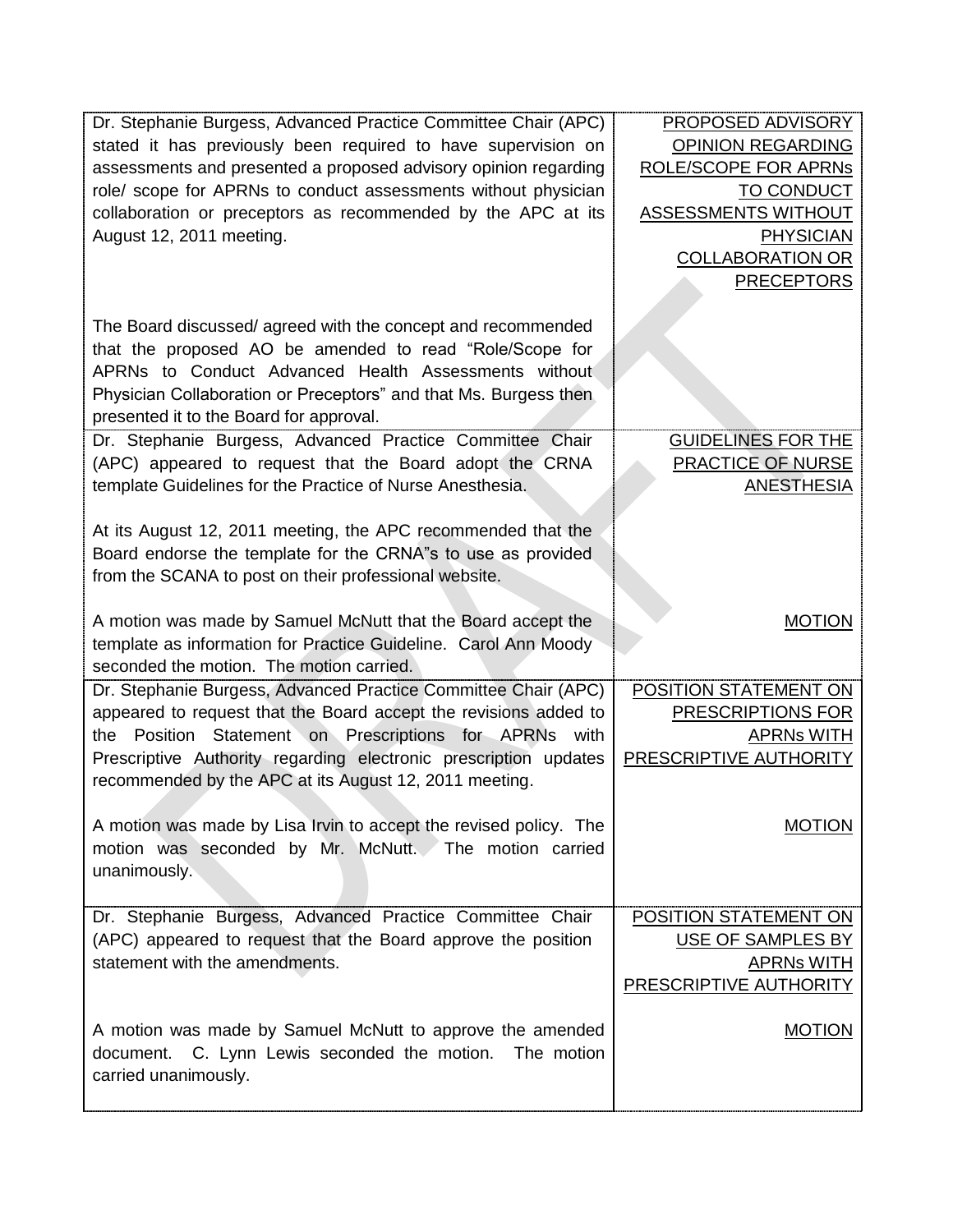| Dr. Stephanie Burgess, Advanced Practice Committee Chair                                                                             | POSITION STATEMENT ON        |
|--------------------------------------------------------------------------------------------------------------------------------------|------------------------------|
| (APC) and Nancy Murphy, Board of Nursing Administrator                                                                               | <b>PHARMACOTHERAPEUTICS</b>  |
| informed the Board about the concerns presented by the public                                                                        | <b>EDUCATION REQUIRED</b>    |
| as it relates to the difficulty nurses are having finding Controlled                                                                 | <b>FOR PRESCRIPTIVE</b>      |
| Substance courses to meet the two (2) hours needed for                                                                               | <b>AUTHORITY APPLICATION</b> |
| Continued Education.                                                                                                                 |                              |
| The Board suggested ACON provide more information to assist<br>Nurses with this challenge.                                           |                              |
| The position statement on pharmacotherapeutics education was<br>presented for the Board's information.                               |                              |
| Dr. Stephanie Burgess, Advanced Practice Committee Chair                                                                             | <b>ADVISORY OPINION #29</b>  |
| (APC) appeared to request that the Board approve the suggested                                                                       |                              |
| changes to Advisory Opinion #29.                                                                                                     |                              |
|                                                                                                                                      |                              |
| A motion was made by C. Lynn Lewis to approve with changes.                                                                          | <b>MOTION</b>                |
| Lisa Irvin seconded the motion. The motion carried unanimously.                                                                      |                              |
| Rick Wilson and Frank Sheheen appeared before the Board to                                                                           | <b>RPP UPDATE</b>            |
| provide an RPP update. RPP has moved to 440 Knox Abbott                                                                              |                              |
| Drive, Suite 220, Cayce, SC. Mr. Sheheen noted there have been                                                                       |                              |
| some questions regarding the budget and the fees collected. The                                                                      |                              |
| budget is stable with the current fees being collected. There are<br>approximately 375 nurses, which translates to approximately 71% |                              |
| of the RPP caseload. They also discussed that a psychiatrist is not                                                                  |                              |
| always available for mental health exams and RPP has felt if a                                                                       |                              |
| psychiatrist is not available at the time an evaluation is needed that                                                               |                              |
| a psychologist could serve for a psychological evaluation.                                                                           |                              |
|                                                                                                                                      |                              |
| Practice by licensees in recovery who are under the influence of                                                                     | <b>RPP ABSTINENCE POLICY</b> |
| certain mood-altering substances has been determined to be                                                                           |                              |
| unsafe. Discussions between the SC Board of Medical Examiners                                                                        |                              |
| and Dr. James Graham, a leading expert on the subject, support                                                                       |                              |
| the conclusion that licensees under monitoring with the RPP may                                                                      |                              |
| not be authorized to practice while taking certain mood-altering                                                                     |                              |
| substances. A negative drug screen is required before resumption                                                                     |                              |
| of practice.                                                                                                                         |                              |
|                                                                                                                                      |                              |
| The policy has been approved by the Medical Board as well as the                                                                     |                              |
| The abstinence policy would apply to<br>Board of Pharmacy.                                                                           |                              |
| individuals who have a chemical dependency. RPP is asking the                                                                        |                              |
| Board to approve denial of authorization to practice under the<br>influence of certain mood-altering substances and that a negative  |                              |
| drug screen is required before resumption of practice.                                                                               |                              |
|                                                                                                                                      |                              |
|                                                                                                                                      |                              |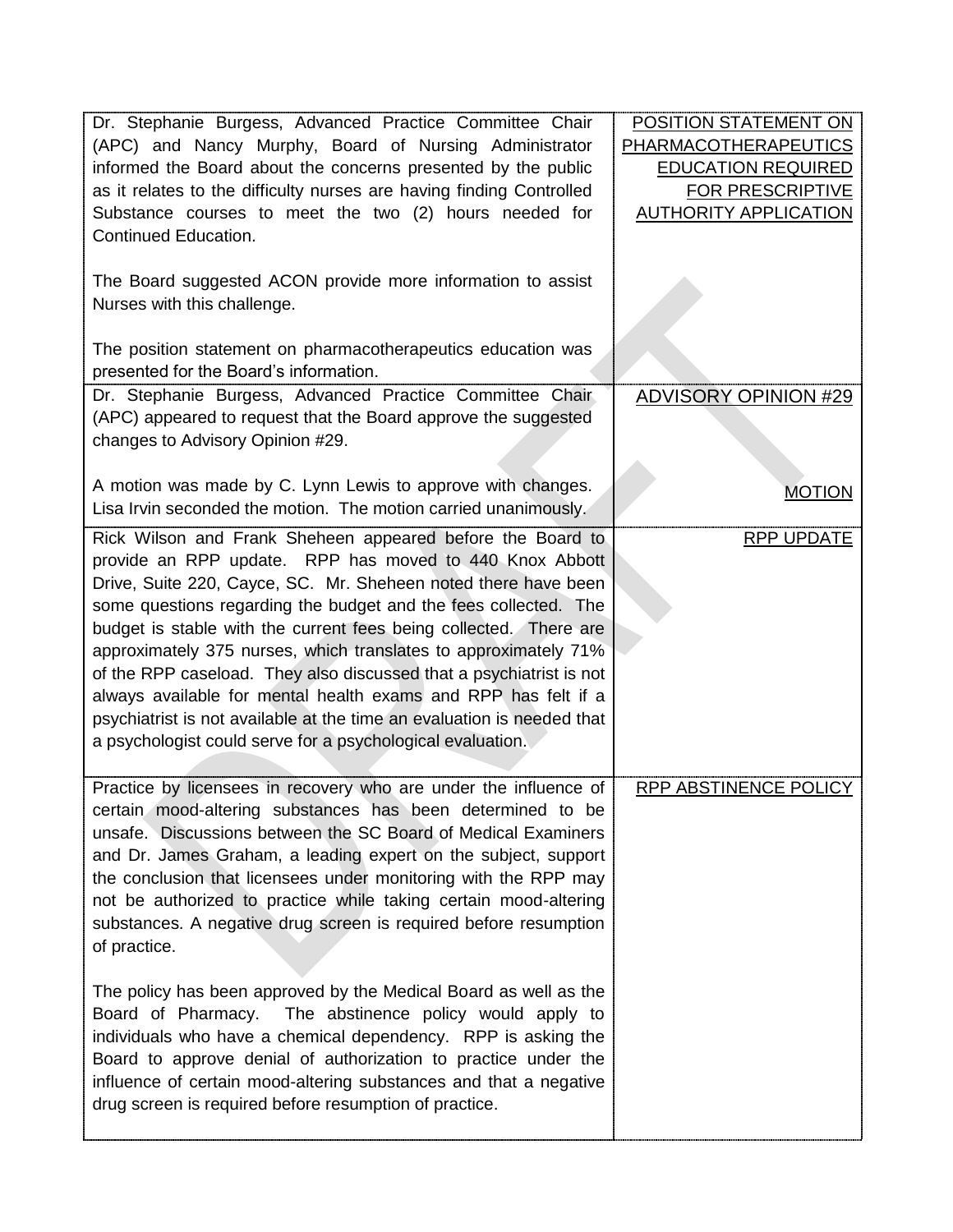| Carol Ann Moody made a motion to approve the denial of<br>authorization to practice under the influence of certain mood-<br>altering substances. Samuel McNutt seconded the motion. The<br>motion carried unanimously.                                                                                                                                                                                                                                    | <b>MOTION</b>                                                                        |
|-----------------------------------------------------------------------------------------------------------------------------------------------------------------------------------------------------------------------------------------------------------------------------------------------------------------------------------------------------------------------------------------------------------------------------------------------------------|--------------------------------------------------------------------------------------|
| Mr. Wilson presented a recommendation to the Board on behalf of<br>committee formed to make recommendations regarding<br>a<br>acceptable worksite locations for nurses who are on probation.                                                                                                                                                                                                                                                              | <b>RECOMMENDATIONS</b><br><b>REGARDING WORKSITE</b><br><b>APPROVALS</b>              |
| C. Lynn Lewis made a motion the Board accept the interpretations<br>as information. Samuel McNutt seconded the motion. Discussion<br>ensued. The motion carried unanimously.                                                                                                                                                                                                                                                                              | <b>MOTION</b>                                                                        |
| As Rose Kearney-Nunnery is no longer a member of the Board,<br>there is not a current vice president. Dr. Whiting asked that a<br>member be elected as interim vice president.                                                                                                                                                                                                                                                                            | <b>ELECTION OF INTERIM</b><br><b>VICE PRESIDENT</b>                                  |
| A motion was made by Samuel McNutt to elect Lisa Irvin as<br>interim vice president. Carol Ann Moody seconded the motion.<br>The motion carried unanimously.                                                                                                                                                                                                                                                                                              | <b>MOTION</b>                                                                        |
| Dr. Whiting appointed C. Lynn Lewis and James Mallory to the<br>nominating committee.                                                                                                                                                                                                                                                                                                                                                                     | <b>APPOINTMENT OF</b><br>NOMINATING COMMITTEE<br>MEMBERS FOR 2011<br><b>OFFICERS</b> |
| Dr. Whiting appointed the following Board members to committees.<br><b>Committee/Task Force</b><br><b>Board Member</b><br><b>Advanced Practice Committee</b><br><b>Samuel McNutt</b><br><b>Advisory Committee On Nursing</b><br>Lisa Irvin<br><b>Nursing Practice &amp; Standards Committee</b><br>Amanda Baker<br><b>RPP Advisory Committee</b><br><b>James Mallory</b><br>Legislative Committee (Ad Hoc)<br>Nurse Practice Act /Collaboration Committee | <b>BOARD OF NURSING</b><br><b>COMMITTEE</b><br><b>ASSIGNMENTS</b>                    |
| The Board discussed holding a retreat. The Board determined<br>the retreat would be held at the Kingstree Building immediately<br>following the agency board member orientation on October 11,<br>2011. Dr. Whiting will submit an agenda to Ms. Murphy.                                                                                                                                                                                                  | <b>RETREAT</b>                                                                       |
| The practice question response was presented as information.                                                                                                                                                                                                                                                                                                                                                                                              | PRACTICE QUESTION<br><b>RESPONSE</b>                                                 |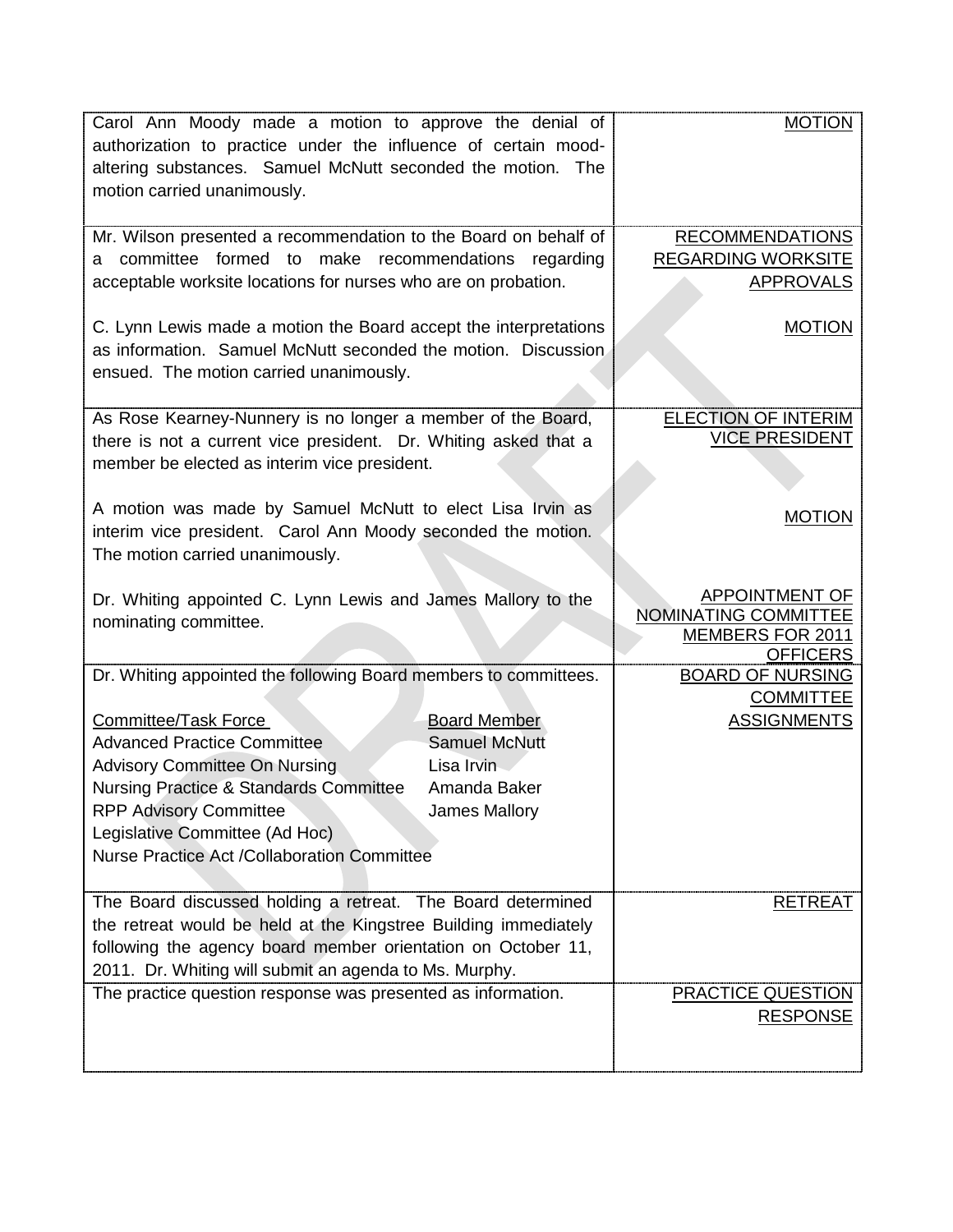| Staff is requesting the Board to add Pearson Test of English                                                                                                                                                                                                                                                                                                                                                                                                                                                                                                                           | PEARSON TEST OF                                                                   |
|----------------------------------------------------------------------------------------------------------------------------------------------------------------------------------------------------------------------------------------------------------------------------------------------------------------------------------------------------------------------------------------------------------------------------------------------------------------------------------------------------------------------------------------------------------------------------------------|-----------------------------------------------------------------------------------|
| Academic to approved Board of Nursing resources.                                                                                                                                                                                                                                                                                                                                                                                                                                                                                                                                       | <b>ENGLISH ACADEMIC</b>                                                           |
| A motion was made by C. Lynn Lewis to approve Pearson Test of<br>English Academic to the approved Board of Nursing resources.<br>Samuel McNutt seconded the motion.<br>The motion carried<br>unanimously.                                                                                                                                                                                                                                                                                                                                                                              | <b>MOTION</b>                                                                     |
| The Board was presented with the disciplinary sanctions<br>guidelines chart for fines.                                                                                                                                                                                                                                                                                                                                                                                                                                                                                                 | <b>DISCIPLINARY SANCTIONS</b><br><b>GUIDELINES CHART CIVIL</b><br>PENALTIES/FINES |
| A motion was made by C. Lynn Lewis to discuss this matter in<br>executive session. Samuel McNutt seconded the motion. The<br>motion carried unanimously.                                                                                                                                                                                                                                                                                                                                                                                                                               | <b>MOTION</b>                                                                     |
| A motion was made by Lisa Irvin to leave executive session. C.<br>Lynn Lewis seconded the motion.<br>The motion carried<br>unanimously. No official action was taken.                                                                                                                                                                                                                                                                                                                                                                                                                  | <b>MOTION</b>                                                                     |
| A motion was made by Carol Ann Moody that action on this<br>matter be deferred to a future meeting. Lisa Irvin seconded the<br>motion. The motion carried unanimously.                                                                                                                                                                                                                                                                                                                                                                                                                 | <b>MOTION</b>                                                                     |
| The Office of Investigations and Enforcement presented the                                                                                                                                                                                                                                                                                                                                                                                                                                                                                                                             | <b>NEW NURSING BOARD</b>                                                          |
| Board with the names and resumes of two individuals to serve as<br>Board panel members.                                                                                                                                                                                                                                                                                                                                                                                                                                                                                                | <b>PANEL MEMBER(S)</b>                                                            |
| A motion was made by Carol Ann Moody to deny the two<br>individuals as neither individual has the qualifications set forth by<br>the Board to serve as panel members. James Mallory seconded<br>the motion. The motion carried unanimously.                                                                                                                                                                                                                                                                                                                                            | <b>MOTION</b>                                                                     |
| Travel requests for board administrators / staff and board<br>members to attend out-of-state meetings will be submitted<br>through the Assistant Deputy Director, Office of Board Services,<br>Charles Ido to the Agency Director, Catherine Templeton for<br>review and approval. The requests are to include the following: a<br>copy of the meeting agenda, travel expense form with estimated<br>costs and a statement that the board voted to attend the meeting<br>(will need to be included on the agenda as an item for vote and<br>that the vote is recorded in the minutes.) | <u>TRAVEL REQUESTS</u>                                                            |
| This matter was brought before the Board as information only.                                                                                                                                                                                                                                                                                                                                                                                                                                                                                                                          |                                                                                   |
| It was recommended that ACON be assigned to explore options                                                                                                                                                                                                                                                                                                                                                                                                                                                                                                                            | <b>IOM/ACON-OPTIONS FOR</b>                                                       |
| for increasing BSN preparation within the next 10 years and bring                                                                                                                                                                                                                                                                                                                                                                                                                                                                                                                      | <b>INCREASING BSN</b>                                                             |
| forward a report to the Board at the March 2012 meeting.                                                                                                                                                                                                                                                                                                                                                                                                                                                                                                                               | PREPARATION WITHIN                                                                |
|                                                                                                                                                                                                                                                                                                                                                                                                                                                                                                                                                                                        | NEXT 10 YEARS                                                                     |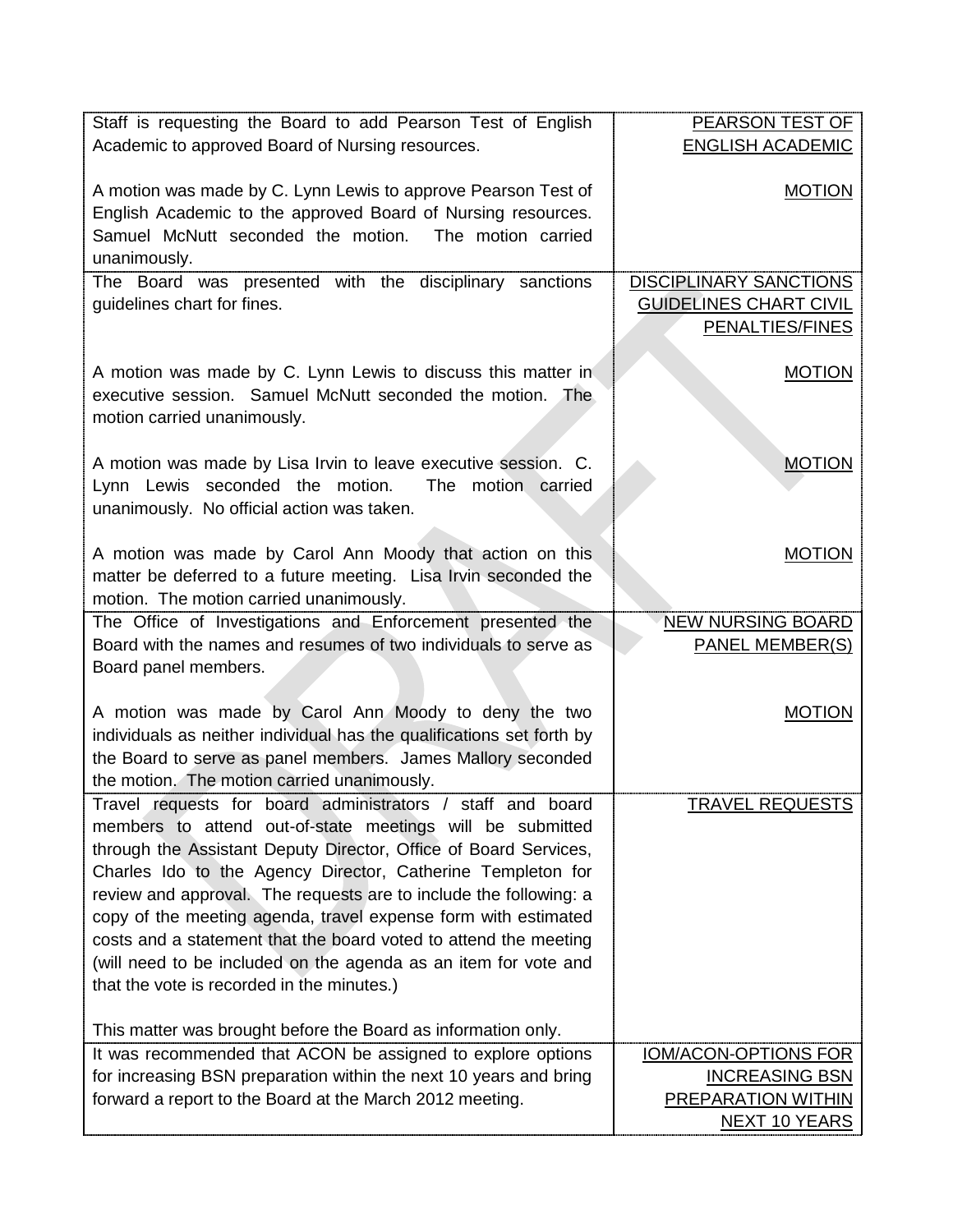| A motion was made by Lisa Irvin that the Board ask ACON for<br>strategies for moving BSN preparation forward. C. Lynn Lewis<br>seconded the motion. The motion carried unanimously.                                                                                                                                                                                                                                                                                                                                                                                                     | <b>MOTION</b>                                 |
|-----------------------------------------------------------------------------------------------------------------------------------------------------------------------------------------------------------------------------------------------------------------------------------------------------------------------------------------------------------------------------------------------------------------------------------------------------------------------------------------------------------------------------------------------------------------------------------------|-----------------------------------------------|
| Staff had questions regarding the CBC timeframe for individuals<br>who apply and hold a LPN license and then apply for an RN<br>license within one year of obtaining the LPN license. Requested<br>the Board consider accepting the CBC from when application was<br>made for LPN licensure if within a one year timeframe.                                                                                                                                                                                                                                                             | <b>APPLICATION CBC</b><br><b>TIMEFRAME</b>    |
| A motion was made by Samuel McNutt approve staff's use of the<br>same CBC if within a one year timeframe.<br>James Mallory<br>seconded the motion. The motion carried unanimously<br>The Board was provided with the Resolutions Committee Report                                                                                                                                                                                                                                                                                                                                       | <b>MOTION</b><br><b>RESOLUTIONS COMMITTEE</b> |
| with recommendations from its meetings held since the last Board<br>meeting. The Disciplinary Sanctions Guidelines is used in making<br>these recommendations.                                                                                                                                                                                                                                                                                                                                                                                                                          | <b>REPORT</b>                                 |
| A motion was made by Samuel McNutt to approve the dismissals<br>as recommended by the Resolutions Committee.<br>Lisa Irvin<br>seconded the motion. The motion carried unanimously.                                                                                                                                                                                                                                                                                                                                                                                                      | <b>MOTION</b>                                 |
| A motion was made by Samuel McNutt to approve the Formal<br>Complaints as recommended by the Resolutions Committee.<br>Carol Ann Moody seconded the motion. The motion Carried<br>unanimously.                                                                                                                                                                                                                                                                                                                                                                                          | <b>MOTION</b>                                 |
| A motion was made by Samuel McNutt to approve the Dismissals<br>with Letters of Caution. Carol Ann Moody seconded the motion.<br>The motion carried unanimously.                                                                                                                                                                                                                                                                                                                                                                                                                        | <b>MOTION</b>                                 |
| To determine appropriate disciplinary actions, the Board reviewed<br>Disciplinary Hearing Panel Reports along with transcripts and<br>exhibits as well as memoranda of agreement stipulating to<br>violations of the Nurse Practice Act. Respondents appeared<br>Recovering<br>Board.<br>Professional<br>before<br>the<br>Program<br>representatives were also present to respond to questions.<br>In case 2009-283 the respondent is requesting the Board's<br>approval to reinstate licensure. Respondent appeared before the<br>Board and waived the right for legal representation. | <b>OGC HEARINGS</b>                           |
| A motion was made by C. Lynn Lewis to enter executive session to<br>for the purpose of seeking legal advice in case 2009-283. James<br>Mallory seconded the motion. The motion carried unanimously.                                                                                                                                                                                                                                                                                                                                                                                     | <b>MOTION</b>                                 |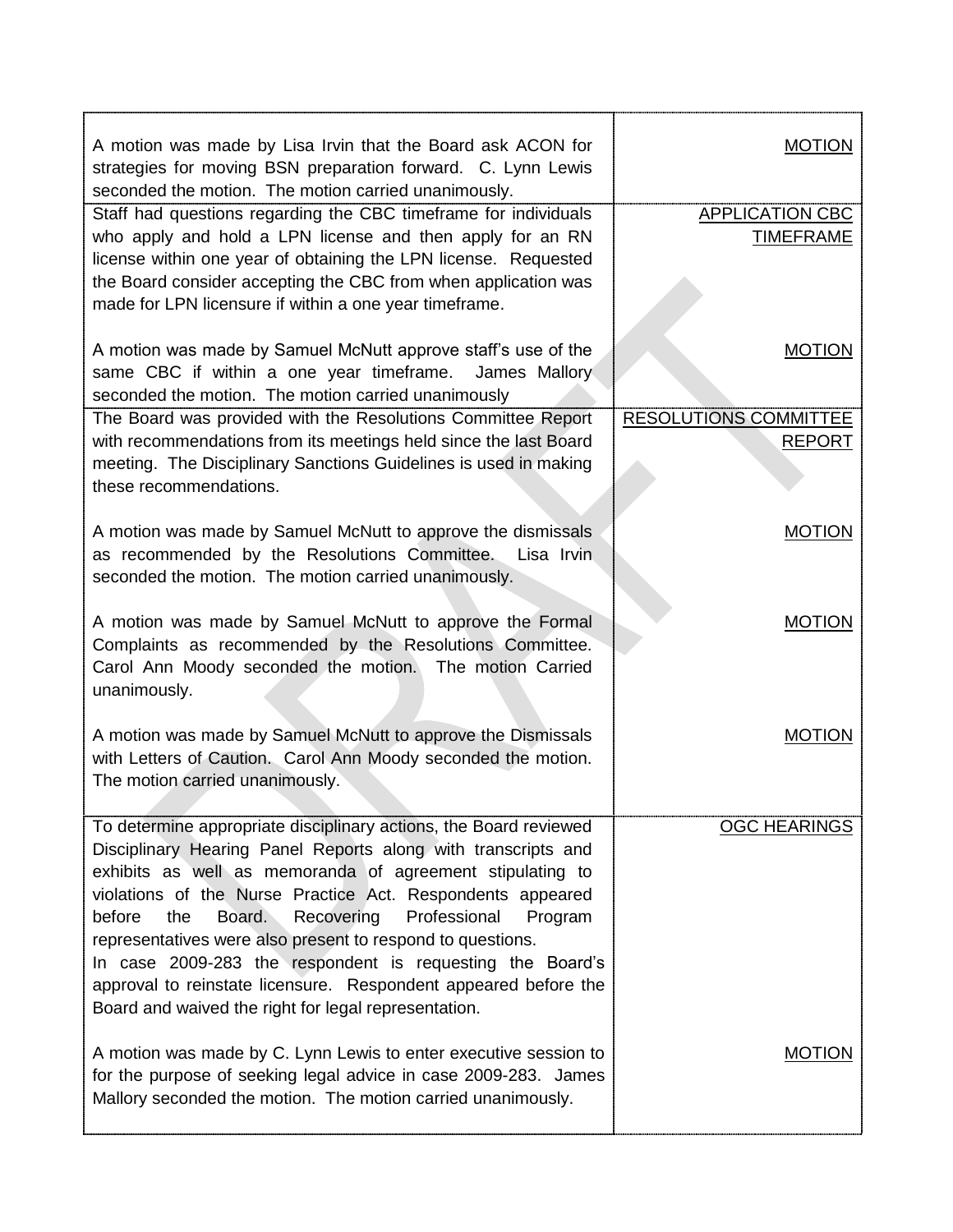| A motion was made, seconded and carried to leave executive<br>session. No official action was taken.                                                                                                                                                                                                                                                                                                                                                                                                                                            | <b>MOTION</b> |
|-------------------------------------------------------------------------------------------------------------------------------------------------------------------------------------------------------------------------------------------------------------------------------------------------------------------------------------------------------------------------------------------------------------------------------------------------------------------------------------------------------------------------------------------------|---------------|
| A motion was made by McNutt reinstate the license with the<br>following provisions: five years of continuous RPP from the re-<br>enrollment date, two years probation, required RN on site, on shift<br>supervision at all times. NPA defines supervision as the process of<br>critically observing, directing and evaluating another's performance.<br>Definition of supervision is to be included in the order, and<br>submittal of quarterly reports from nurse employer. Lisa Irvin<br>seconded the motion. The motion carried unanimously. | <b>MOTION</b> |
| In case 2010-152 the respondent entered into a Memorandum of<br>Agreement and waived the right to a panel hearing. Respondent<br>appeared and was represented by A. V. Smith, Esq.                                                                                                                                                                                                                                                                                                                                                              | <b>MOTION</b> |
| A motion was made by C. Lynn Lewis to enter executive session to<br>seek legal advice in this matter. Lisa Irwin seconded the motion.<br>The motion carried unanimously.                                                                                                                                                                                                                                                                                                                                                                        | <b>MOTION</b> |
| A motion was made by Samuel McNutt to leave executive session.<br>C. Lynn Lewis seconded the motion.<br>The motion carried<br>unanimously. No official action was taken.                                                                                                                                                                                                                                                                                                                                                                        | <b>MOTION</b> |
| A motion was made by Amanda Baker to accept the Memorandum<br>of Agreement with the following provisions: the suspension stay in<br>place, a \$500 civil penalty, issue a public reprimand, and require<br>Board approved courses in Legal Aspects, Workshop, Ethics<br>course, and Critical Care Thinking. Samuel McNutt seconded the<br>motion. The motion carried unanimously.                                                                                                                                                               | <b>MOTION</b> |
| In case 2010-526 a signed consent agreement was withdrawn and<br>the attorney representing the State of South Carolina presented a<br>proposed Memorandum of Agreement. Respondent appeared<br>before the Board and waived the right to legal representation.                                                                                                                                                                                                                                                                                   |               |
| A motion was made by C. Lynn Lewis to enter executive session<br>for the purpose of seeking legal advice on case 2010-526. Samuel                                                                                                                                                                                                                                                                                                                                                                                                               | <b>MOTION</b> |
| McNutt seconded the motion. The motion carried unanimously.<br>A motion was made by Samuel McNutt to leave executive session.<br>Carol Ann Moody seconded the motion. The motion carried                                                                                                                                                                                                                                                                                                                                                        | <b>MOTION</b> |
| unanimously. No official action was taken.<br>motion was made by Carol Ann Moody to accept the<br>A                                                                                                                                                                                                                                                                                                                                                                                                                                             | <b>MOTION</b> |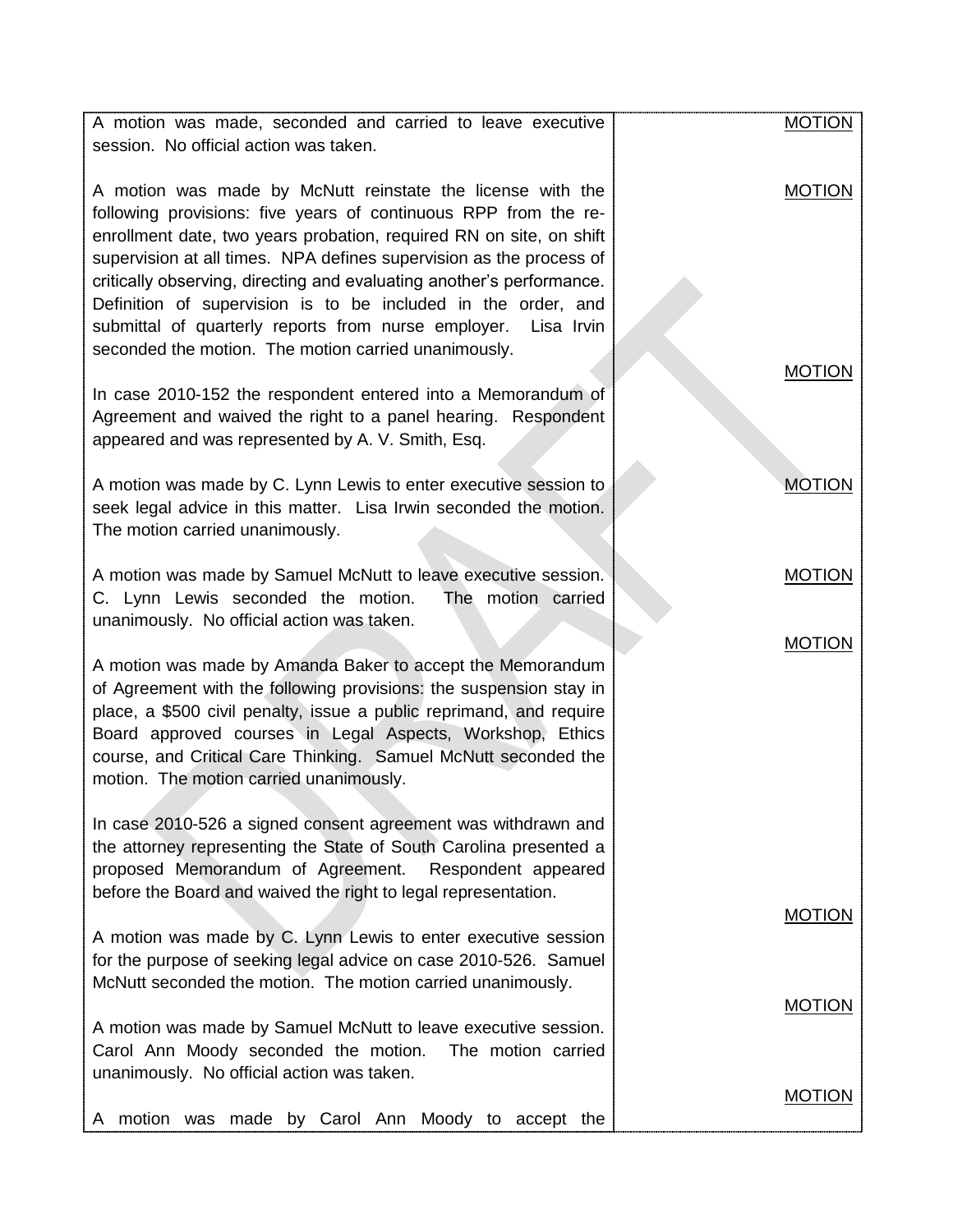| Memorandum of Agreement as submitted, with following<br>provisions: the respondent be charged a \$500 civil penalty, issue a<br>public reprimand, and require Board approved courses in Legal<br>Aspects, Ethics, and Critical Thinking within six months. Samuel<br>McNutt seconded the motion. The motion carried unanimously. |               |
|----------------------------------------------------------------------------------------------------------------------------------------------------------------------------------------------------------------------------------------------------------------------------------------------------------------------------------|---------------|
| In case #2010-511 the respondent signed a Memorandum of<br>Agreement and waived the right to a panel hearing. Respondent<br>appeared before the Board and waived the right to legal<br>representation.                                                                                                                           | <b>MOTION</b> |
| A motion was made by C. Lynn Lewis to defer action on the<br>Memorandum of Agreement until the November 17, 2011 board<br>meeting. Amanda Baker seconded the motion. The motion carried<br>unanimously.                                                                                                                          |               |
| In case 2010-446 the respondent signed a Memorandum of<br>Agreement and waived the right to a panel hearing. Respondent<br>appeared before the Board with legal representation.                                                                                                                                                  | <b>MOTION</b> |
| A motion was made by C. Lynn Lewis to change item #3 on page 1<br>to read October 31, 2005 and defer this Memorandum of<br>Agreement until the November 17, 2011. Samuel McNutt<br>seconded the motion. The motion carried unanimously.                                                                                          |               |
| In case 2010-454 the respondent signed a Memorandum of<br>Agreement and waived the right to a panel hearing. Respondent                                                                                                                                                                                                          | <b>MOTION</b> |
| appeared before the Board and waived the right to legal<br>representation.                                                                                                                                                                                                                                                       | <b>MOTION</b> |
| A motion was made by C. Lynn Lewis to enter executive session<br>for the purpose of seeking legal advice in case 2010-454. Lisa Irvin<br>seconded the motion. The motion carried unanimously.                                                                                                                                    | <b>MOTION</b> |
| A motion was made, seconded and carried to leave executive<br>session. No official action was taken.                                                                                                                                                                                                                             |               |
| A motion was made, seconded, and carried to accept the<br>Memorandum of Agreement, issue a private reprimand, but not<br>require a civil penalty.                                                                                                                                                                                | <b>MOTION</b> |
| In case 2008-202 and 2008-370 the respondent requested to<br>modify an Order/Agreement. Respondent appeared before the<br>Board and waived the right to legal representation.                                                                                                                                                    | <b>MOTION</b> |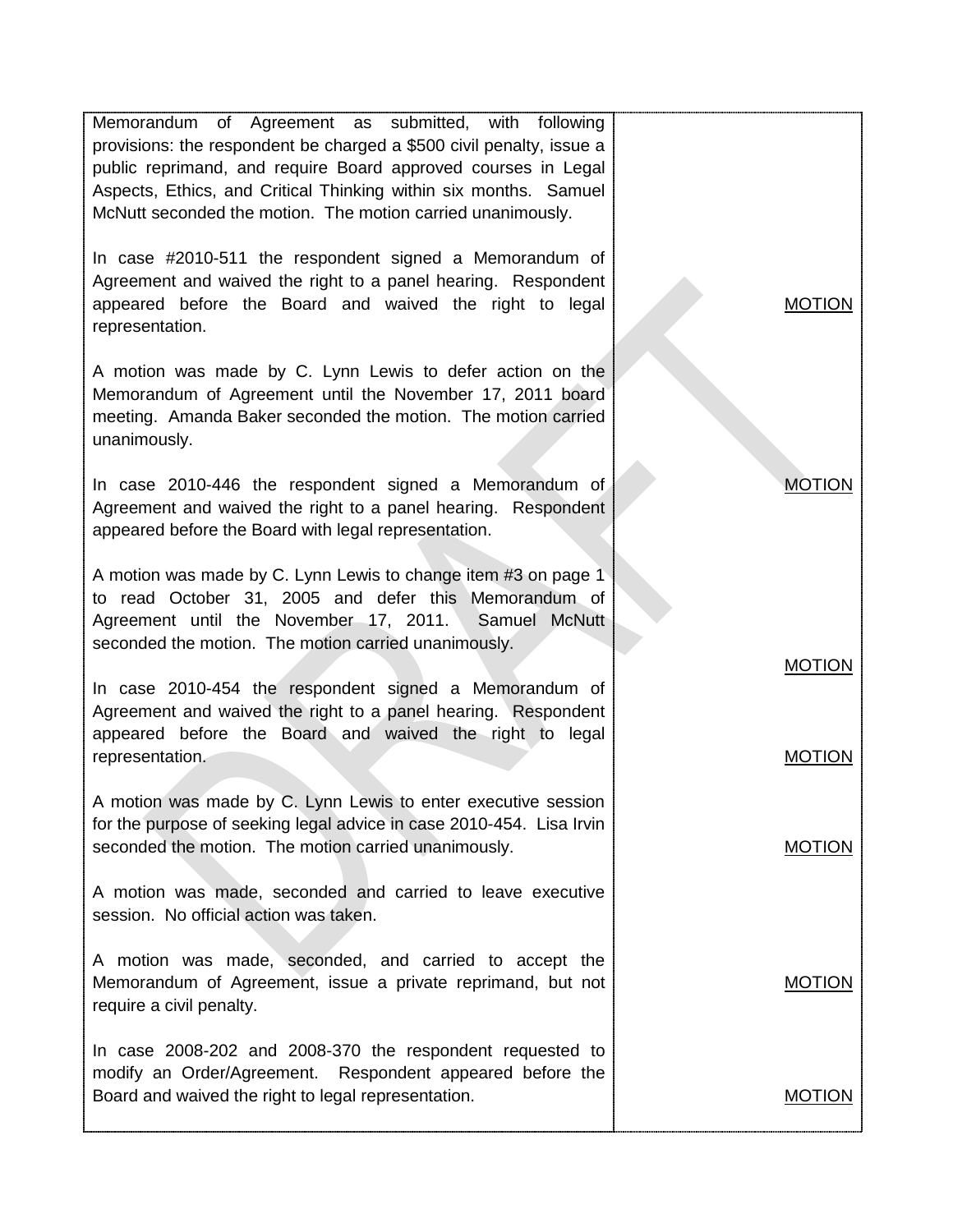| <b>MOTION</b> |
|---------------|
| <b>MOTION</b> |
|               |
| <b>MOTION</b> |
| <b>MOTION</b> |
| <b>MOTION</b> |
|               |
| <b>MOTION</b> |
| <b>MOTION</b> |
| <b>MOTION</b> |
|               |
|               |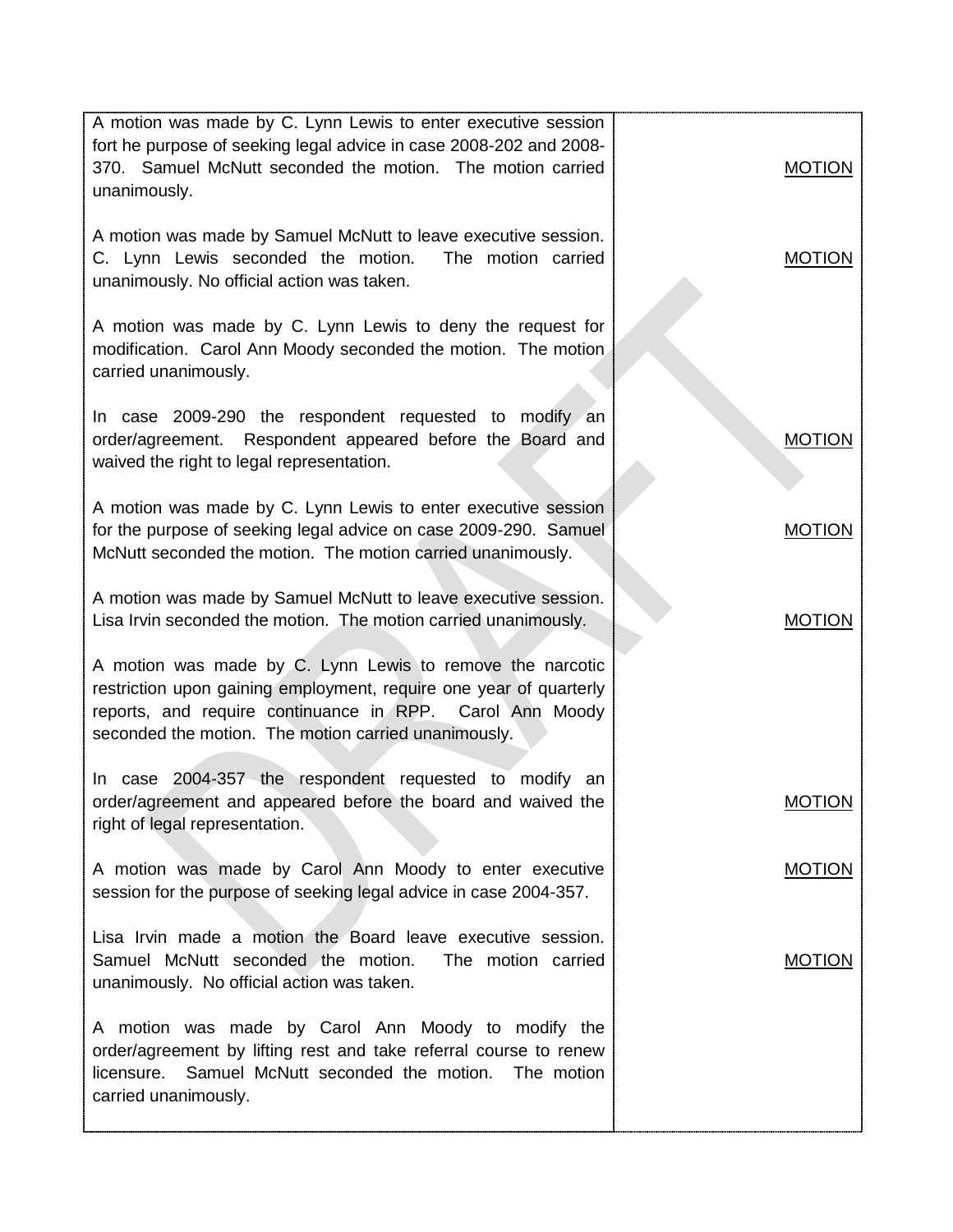| 2009-9 the respondent requested to modify the<br>In case<br>order/agreement. Respondent appeared before the Board and<br>waived the right to legal representation.                                                                  | <b>MOTION</b>             |
|-------------------------------------------------------------------------------------------------------------------------------------------------------------------------------------------------------------------------------------|---------------------------|
| A motion was made by C. Lynn Lewis to grant the request, issue a<br>multi-state license and that the respondent continue with RPP<br>contract.                                                                                      |                           |
| In case 2005-396 the respondent requested to modify the<br>order/agreement. Respondent appeared before the Board and<br>waived the right to an attorney.                                                                            | <b>MOTION</b>             |
| A motion was made by C. Lynn Lewis to deny the request. Samuel<br>McNutt seconded the motion. The motion carried with a majority<br>vote. Carol Ann Moody abstained from voting.                                                    |                           |
| License applicants appeared before the Board to discuss<br>completion of portions of or entire conditions of their orders or<br>consent agreements as well as one applicant for licensure by<br>examination.                        | <b>APPLICANT HEARINGS</b> |
| D.b.1 - Applicant for licensure by endorsement as a registered<br>nurse appeared before the Board to respond to questions<br>regarding items on the criminal background check. Applicant was<br>represented by T. Micah Leddy.      |                           |
| A motion was made by Samuel McNutt to allow endorsement into<br>South Carolina. Lisa Irvin seconded the motion. The motion<br>carried unanimously.                                                                                  | <b>MOTION</b>             |
| D.b.2 - Applicant for licensure by endorsement as a licensed<br>practical nurse appeared before the Board to respond to<br>questions regarding items on the criminal background check.<br>Applicant was not represented by counsel. |                           |
| A motion was made by Carol Ann Moody to go into executive<br>session for the purpose of receiving legal counsel. Samuel<br>McNutt seconded the motion. The motion carried unanimously.                                              | <b>MOTION</b>             |
| A motion was made by Samuel McNutt to leave executive<br>session. No official action was taken. Amanda Baker seconded<br>the motion. The motion carried unanimously.                                                                | <b>MOTION</b>             |
| A motion was made by Carol Ann Moody to allow Applicant to<br>continue with the endorsement process.<br>Samuel McNutt                                                                                                               | <b>MOTION</b>             |